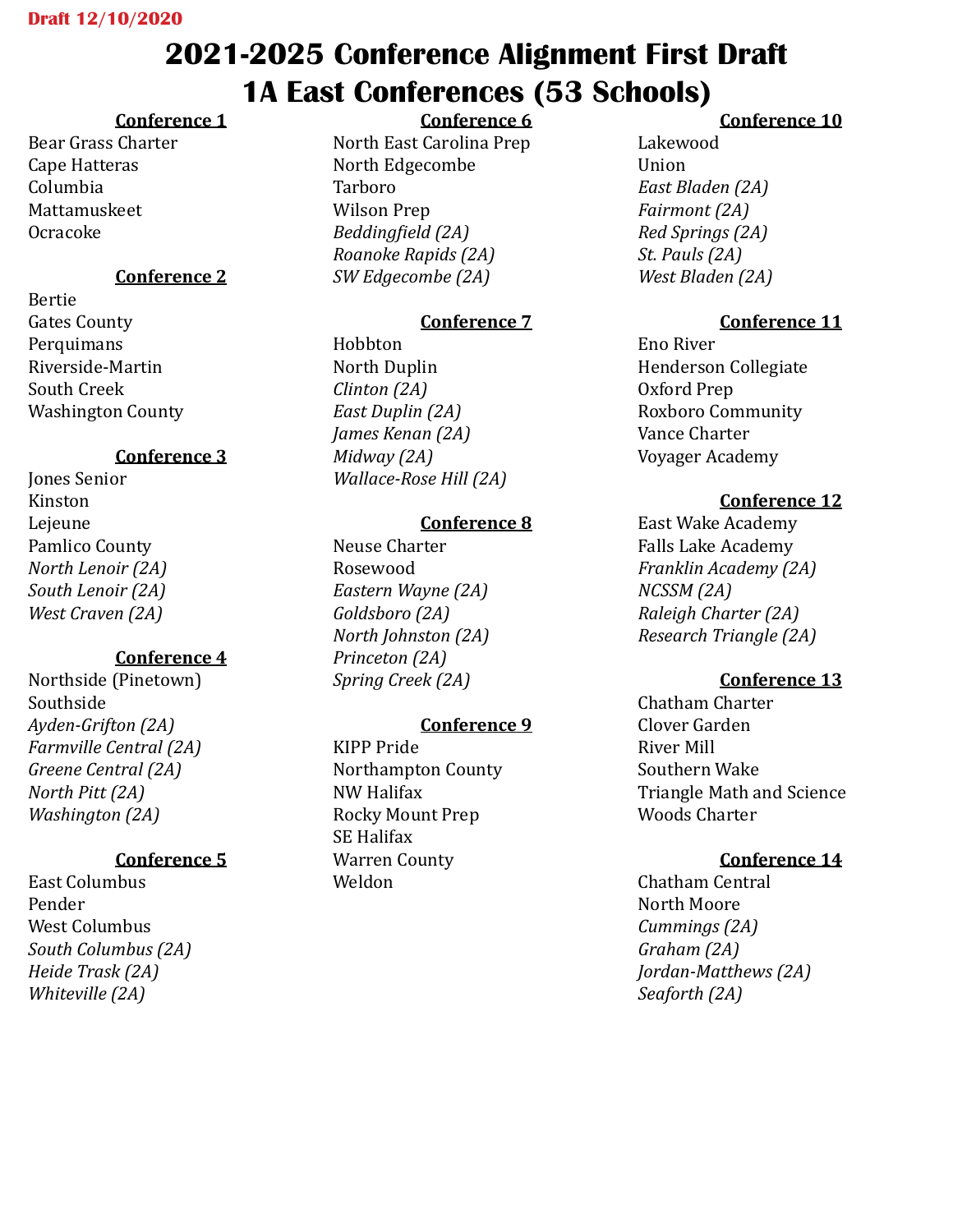# **2021-2025 Conference Alignment First Draft 1A West Conferences (55 Schools)**

**Conference 36**

# **Conference 31**

Eastern Randolph Uwharrie Charter *Providence Grove (2A) Randleman (2A) SW Randolph (2A) Trinity (2A) Wheatmore (2A)*

# **Conference 32**

Bethany Community Bishop McGuinness Cornerstone Charter *McMichael (2A) Morehead (2A) Reidsville (2A) T.W. Andrews (2A)*

## **Conference 33**

North Rowan South Davidson Thomasville *East Davidson (2A) Lexington (2A) Salisbury (2A) West Davidson (2A)*

# **Conference 34**

Carver NC Leadership Academy Winston-Salem Prep *North Forsyth (2A) Walkertown (2A) West Stokes (2A)*

# **Conference 35**

Albemarle Apprentice Academy Gray Stone Day South Stanly Union Academy *Jay M. Robinson (2A) Mount Pleasant (2A) North Stanly (2A)*

Millennium Charter Mount Airy North Stokes South Stokes *East Surry (2A) North Surry (2A) Surry Central (2A)*

# **Conference 37**

Alleghany East Wilkes Elkin Starmount *Forbush (2A) North Wilkes (2A) West Wilkes (2A) Wilkes Central (2A)*

## **Conference 38**

Bradford Prep Cabarrus Charter Carolina International Corvian Community Queens Grant Sugar Creek

# **Conference 39**

Christ the King Langtree Charter Mountain Island Charter Piedmont Community *Community School of Davidson (2A) Lincoln Charter (2A) Pine Lake Prep (2A)*

# **Conference 40**

Bessemer City Cherryville Highland Tech *Burns (2A) East Gaston (2A) Hunter Huss (2A) Shelby (2A)*

# **Conference 41**

Thomas Jefferson Rosman *Brevard (2A) Chase (2A) East Rutherford (2A) Hendersonville (2A) Polk (2A) R-S Central (2A)*

## **Conference 42**

Avery Draughn Mitchell Mountain Heritage *Madison (2A) Owen (2A) Patton (2A) West Caldwell (2A)*

## **Conference 43**

Andrews Blue Ridge Cherokee Hayesville Highlands Hiwassee Dam Murphy Nantahala Robbinsville Swain County Tri-County Early College

# **Independent**

NC School for the Deaf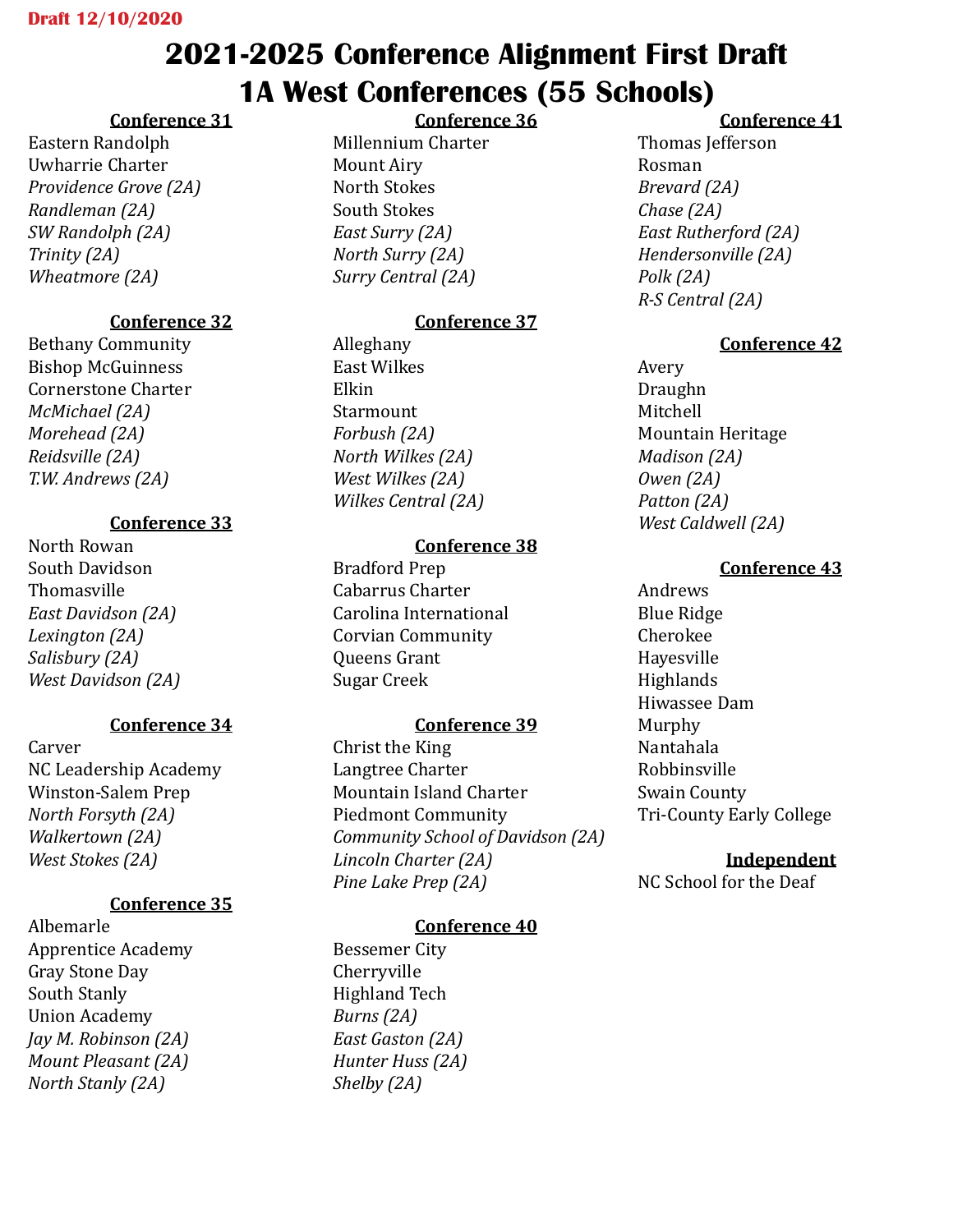# **2021-2025 Conference Alignment First Draft 2A East Conferences (52 Schools)**

## **Conference 15**

Camden County Hertford County Holmes Manteo Northeastern Pasquotank *Currituck County (3A) First Flight (3A)*

## **Conference 16**

East Carteret SW Onslow Croatan (3A) *Dixon (3A) Swansboro (3A) West Carteret (3A) White Oak (3A)*

#### **Conference 3**

North Lenoir South Lenoir West Craven *Jones Senior (1A) Kinston (1A) Lejeune (1A) Pamlico (1A)*

#### **Conference 4**

Ayden-Grifton Farmville Central Greene Central North Pitt Washington *Northside (Pinetown) (1A) Southside (1A)*

## **Conference 5**

South Columbus Heide Trask Whiteville *East Columbus (1A) Pender (1A) West Columbus (1A)*

#### **Conference 6**

Beddingfield Roanoke Rapids SW Edgecombe *North East Carolina Prep (1A) Tarboro (1A) North Edgecombe (1A) Wilson Prep (1A)*

#### **Conference 7**

Clinton East Duplin James Kenan Midway Wallace-Rose Hill *Hobbton (1A) North Duplin (1A)*

#### **Conference 8**

Eastern Wayne Goldsboro North Johnston Princeton Spring Creek *Neuse Charter (1A) Rosewood (1A)*

## **Conference 10**

East Bladen Fairmont Red Springs St. Pauls West Bladen *Lakewood (1A) Union (1A)*

#### **Conference 17**

Bunn Louisburg Nash Central *Franklinton (3A) Northern Nash (3A) Rocky Mount (3A) Southern Nash (3A) Vance County (3A)*

#### **Conference 12**

Franklin Academy **NCSSM** Raleigh Charter Research Triangle *East Wake Academy (1A) Falls Lake Academy (1A)*

#### **Conference 18**

Granville Central South Granville J.F. Webb Bartlett Yancey *Durham School of the Arts (3A) Person (3A) Southern Durham (3A)* 

#### **Conference 14**

Cummings Graham Jordan-Matthews Seaforth *Chatham Central (1A) North Moore (1A)*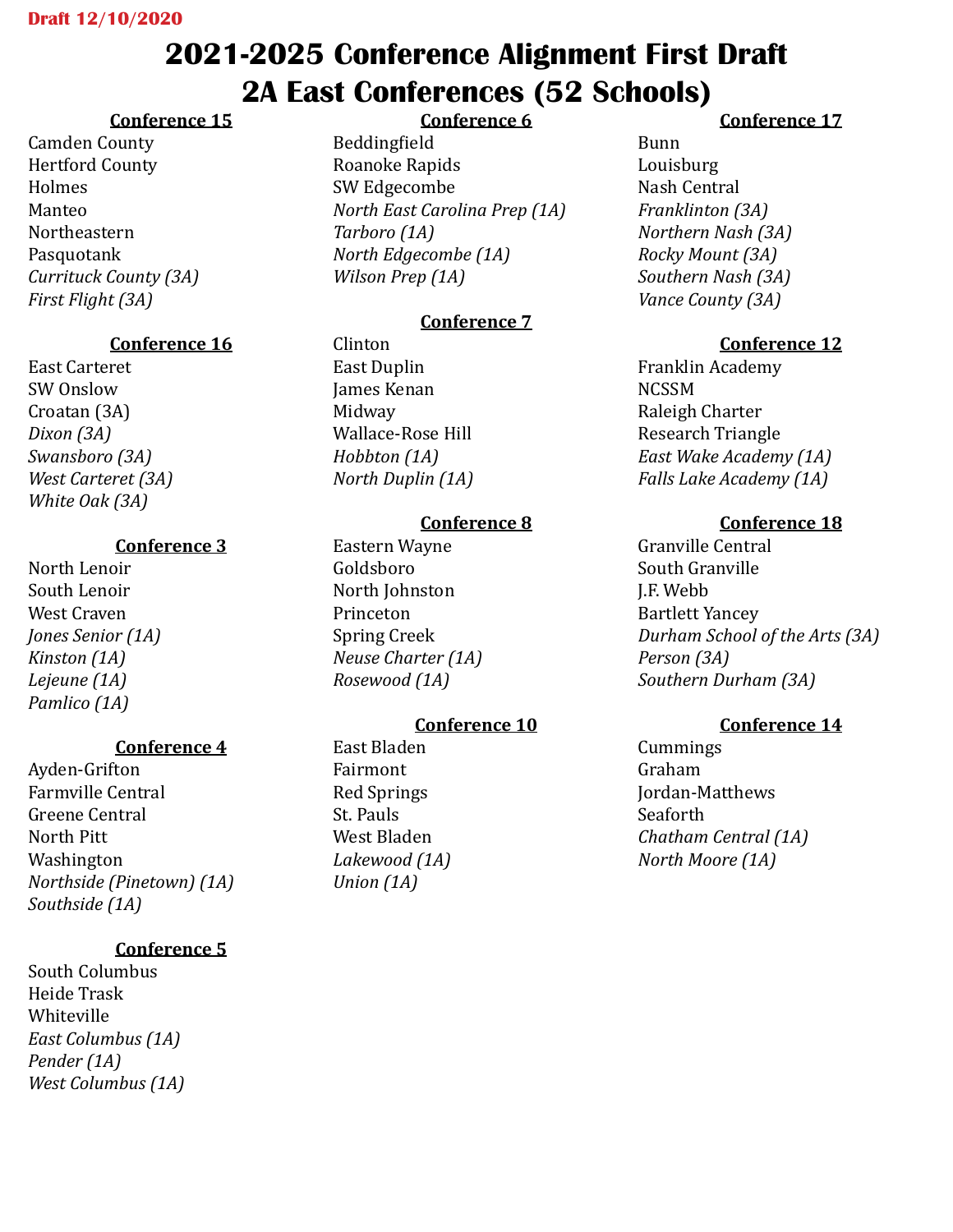# **2021-2025 Conference Alignment First Draft 2A West Conferences (54 Schools)**

# **Conference 31**

Providence Grove Randleman SW Randolph Trinity Wheatmore *Eastern Randolph (1A) Uwharrie Charter (1A)*

# **Conference 32**

McMichael Morehead Reidsville T.W. Andrews *Bethany Community (1A) Bishop McGuinness (1A) Cornerstone Charter (1A)*

# **Conference 44**

Anson Forest Hills Monroe West Stanly *Central Academy (3A) Parkwood (3A)*

# **Conference 33**

East Davidson Lexington Salisbury West Davidson *North Rowan (1A) South Davidson (1A) Thomasville (1A)*

# **Conference 35**

Jay M. Robinson Mount Pleasant North Stanly *Albemarle (1A) Apprentice Academy (1A) Gray Stone Day (1A) South Stanly (1A) Union Academy (1A)*

**Conference 34**

North Forsyth Walkertown West Stokes *Carver (1A) NC Leadership Academy (1A) Winston-Salem Prep (1A)*

# **Conference 36**

East Surry North Surry Surry Central *Millennium Charter (1A) Mount Airy (1A) North Stokes (1A) South Stokes (1A)*

# **Conference 37**

Forbush North Wilkes West Wilkes Wilkes Central *Alleghany (1A) East Wilkes (1A) Elkin (1A) Starmount (1A)*

# **Conference 39**

Community School of Davidson Lincoln Charter Pine Lake Prep *Christ the King (1A) Langtree Charter (1A) Mountain Island Charter (1A) Piedmont Community (1A)*

## **Conference 40**

Burns East Gaston Hunter Huss Shelby *Bessemer City (1A) Cherryville (1A) Highland Tech (1A)*

# **Conference 45**

Bandys Bunker Hill East Burke Lincolnton Maiden Newton-Conover West Lincoln

# **Conference 42**

Madison Owen Patton West Caldwell *Avery (1A) Draughn (1A) Mitchell (1A) Mountain Heritage (1A)*

# **Conference 41**

Brevard Chase East Rutherford Hendersonville Polk R-S Central *Thomas Jefferson (1A) Rosman (1A)*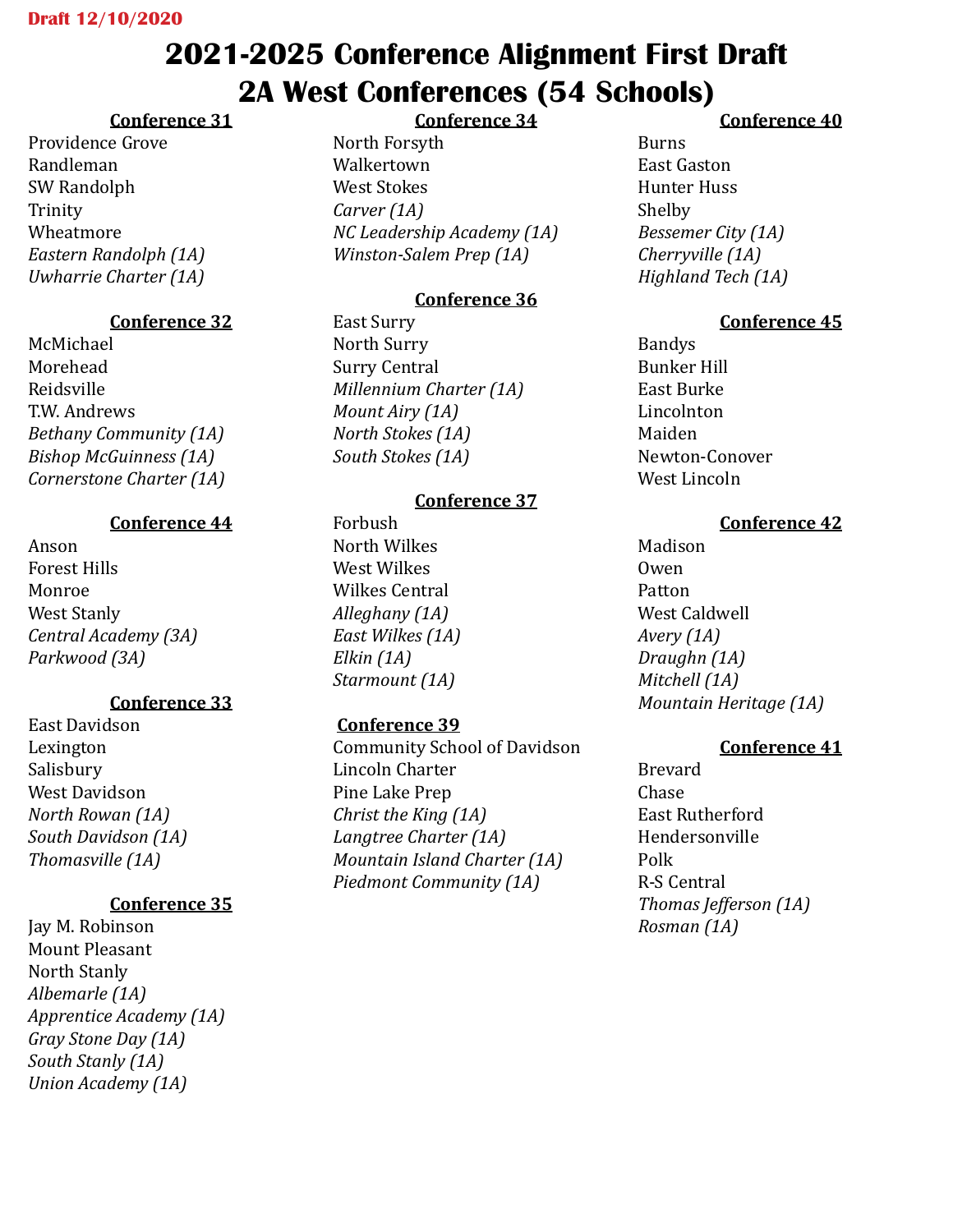# **2021-2025 Conference Alignment First Draft 3A East Conferences (52 Schools)**

**Conference 21**

## **Conference 15**

Currituck County First Flight *Camden County (2A) Hertford County (2A) Holmes (2A) Manteo (2A) Northeastern (2A) Pasquotank (2A)*

## **Conference 16**

Croatan Dixon Swansboro West Carteret White Oak *East Carteret (2A) SW Onslow (2A)*

#### **Conference 19**

Havelock Jacksonville JH Rose Northside-Jax Richlands South Central *DH Conley (4A) New Bern (4A)*

# **Conference 20**

North Brunswick South Brunswick West Brunswick *Ashley (4A) Hoggard (4A) Laney (4A) New Hanover (4A) Topsail (4A)*

CB Aycock East Wake Fike Hunt Smithfield Selma South Johnston Southern Wayne West Johnston

## **Conference 22**

Douglas Byrd Cape Fear Seventy-First *Gray's Creek (4A) Jack Britt (4A) Lumberton (4A) Purnell Swett (4A) South View (4A)*

## **Conference 23**

E.E. Smith Harnett Central Terry Sanford Triton Western Harnett Westover *Overhills (4A) Pine Forest (4A)*

# **Conference 24**

Lee County Scotland Southern Lee Union Pines *Hoke County (4A) Pinecrest (4A) Richmond (4A)*

## **Conference 17**

Franklinton Northern Nash Rocky Mount Southern Nash Vance County *Bunn (2A) Louisburg (2A) Nash Central (2A)*

## **Conference 18**

Durham School of the Arts Person Southern Durham *Granville Central (2A) South Granville (2A) J.F. Webb (2A) Bartlett Yancey (2A)*

## **Conference 25**

Carrboro Cedar Ridge Eastern Alamance Northwood Orange Western Alamance Williams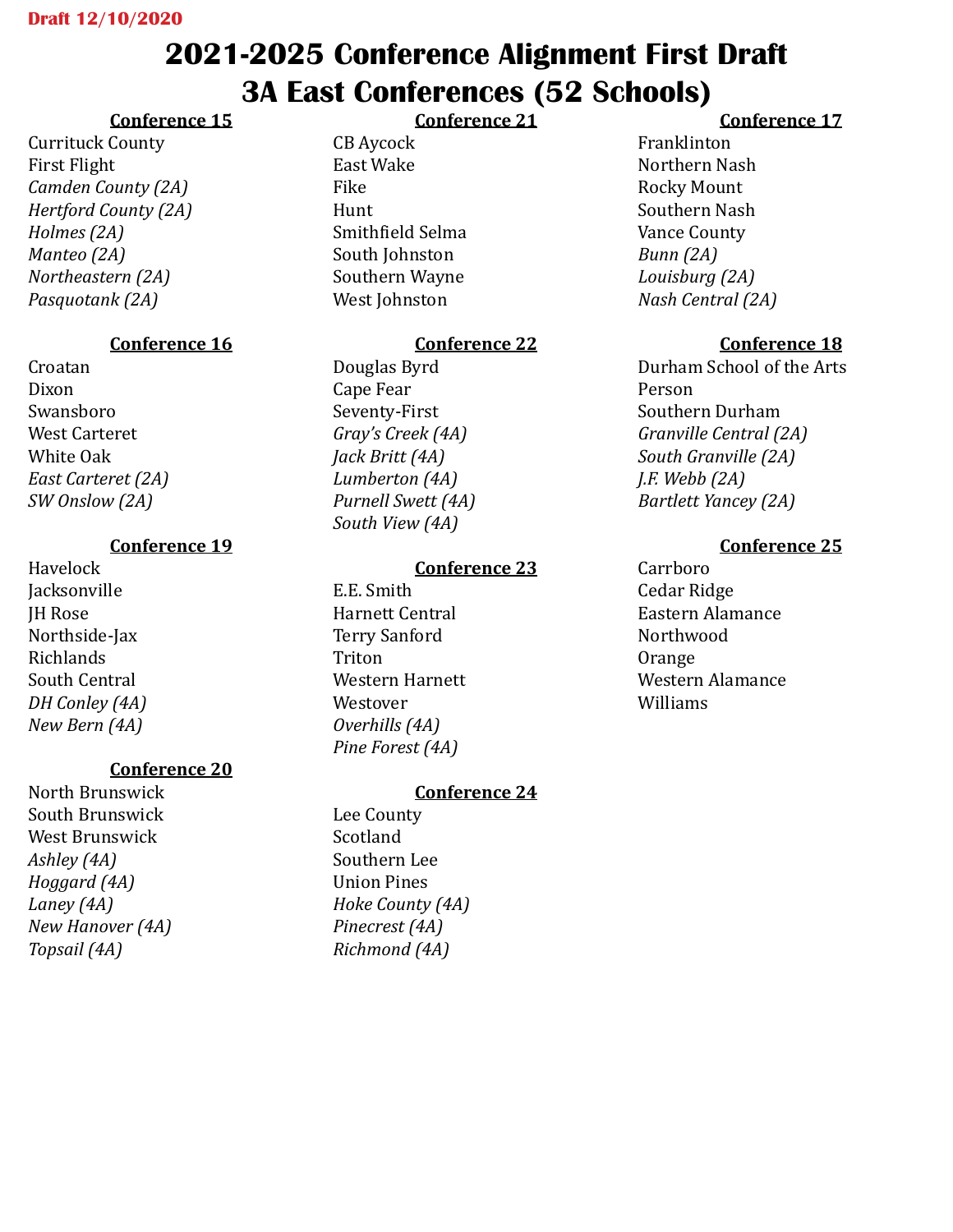# **2021-2025 Conference Alignment First Draft 3A West Conferences (54 Schools)**

# **Conference 44**

Central Academy Parkwood *Anson (2A) Forest Hills (2A) Monroe (2A) West Stanly (2A)*

# **Conference 47**

Asheboro Central Davidson Ledford Montgomery Central North Davidson Oak Grove

# **Conference 48**

Central Cabarrus Concord East Rowan Jesse Carson Lake Norman Charter Northwest Cabarrus South Rowan West Rowan

## **Conference 46**

Atkins Ben L. Smith Dudley Eastern Guilford High Point Central Northeast Guilford Rockingham County Southern Guilford

## **Conference 49**

West Charlotte West Mecklenburg *Ardrey Kell (4A) Berry Academy (4A) Harding University (4A) Olympic (4A) South Mecklenburg (4A)*

#### **Conference 50**

Ashbrook Crest Forestview Kings Mountain North Gaston South Point Stuart A. Cramer

## **Conference 51**

East Lincoln Fred T. Foard Hickory North Iredell North Lincoln St. Stephens Statesville West Iredell

## **Conference 52**

Ashe County Freedom Hibriten *Alexander Central (4A) South Caldwell (4A) Watauga (4A)*

## **Conference 53**

Enka Erwin North Buncombe *A.C. Reynolds (4A) Asheville (4A) McDowell (4A) T.C. Roberson (4A)*

## **Conference 54**

East Henderson Franklin North Henderson Pisgah Smoky Mountain Tuscola West Henderson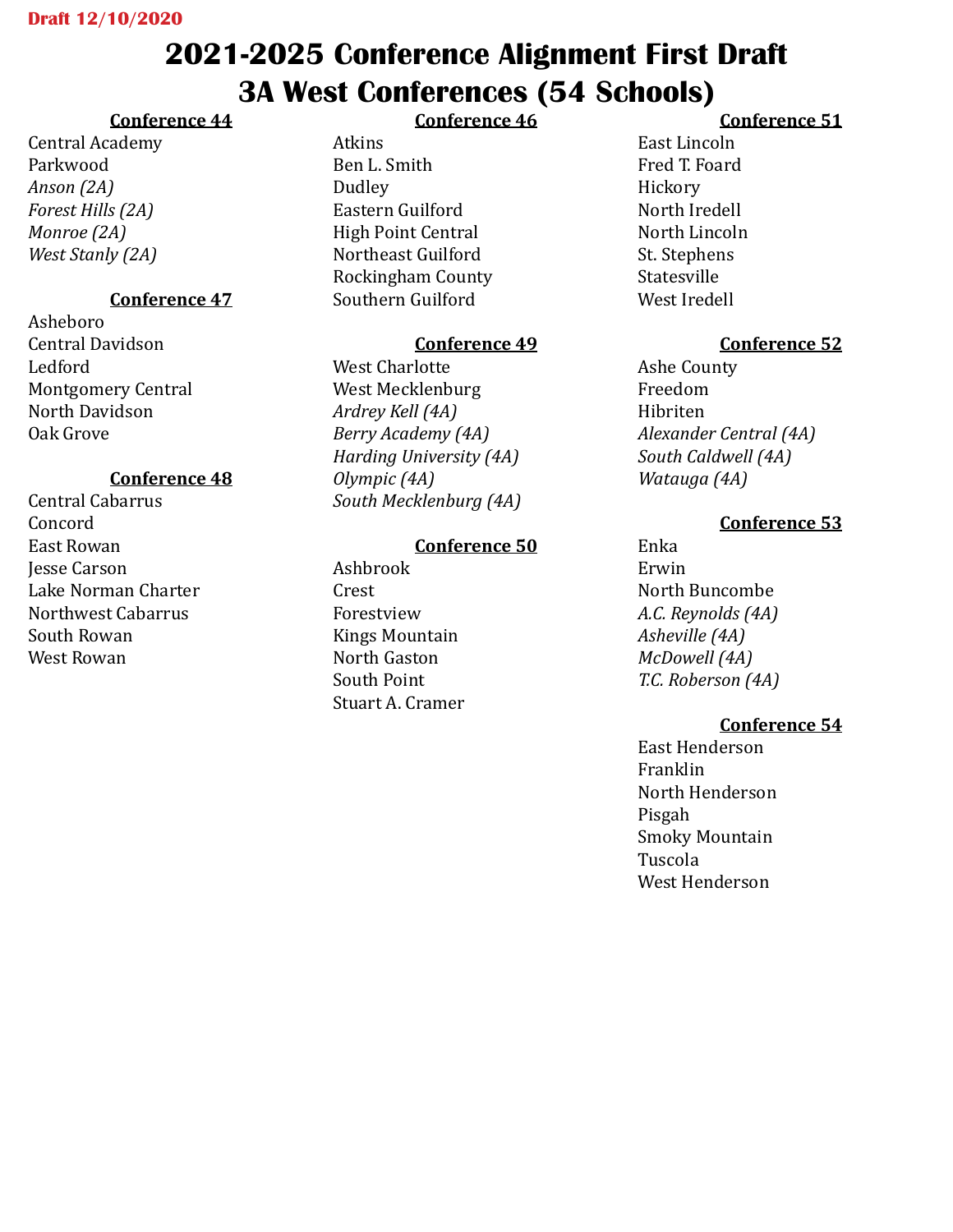# **2021-2025 Conference Alignment First Draft 4A East Conferences (52 Schools)**

**Conference 27**

# **Conference 19**

DH Conley New Bern *Havelock (3A) Jacksonville (3A) JH Rose (3A) Northside-Jax (3A) Richlands (3A) South Central (3A)*

# **Conference 20**

Ashley Hoggard Laney New Hanover Topsail *North Brunswick (3A) South Brunswick (3A) West Brunswick (3A)*

# **Conference 26**

Corinth Holders Clayton Cleveland Fuquay-Varina Garner South Garner Southeast Raleigh Willow Spring

Heritage Knightdale Millbrook Rolesville Wake Forest Wakefield

# **Conference 28**

Athens Drive Broughton Cardinal Gibbons Enloe Leesville Road Sanderson

# **Conference 29**

Apex Apex Friendship Cary Green Hope Green Level Holly Springs Middle Creek Panther Creek

## **Conference 30**

C.E. Jordan Chapel Hill East Chapel Hill Hillside Northern Durham Riverside-Durham Southern Alamance

# **Conference 22**

Jack Britt Gray's Creek Lumberton South View Purnell Swett *Douglas Byrd (3A) Cape Fear (3A) Seventy-First (3A)*

# **Conference 23**

Overhills Pine Forest *E.E. Smith (3A) Harnett Central (3A) Terry Sanford (3A) Triton (3A) Western Harnett (3A) Westover (3A)*

# **Conference 24**

Hoke County Pinecrest Richmond *Lee County (3A) Scotland (3A) Southern Lee (3A) Union Pines (3A)*